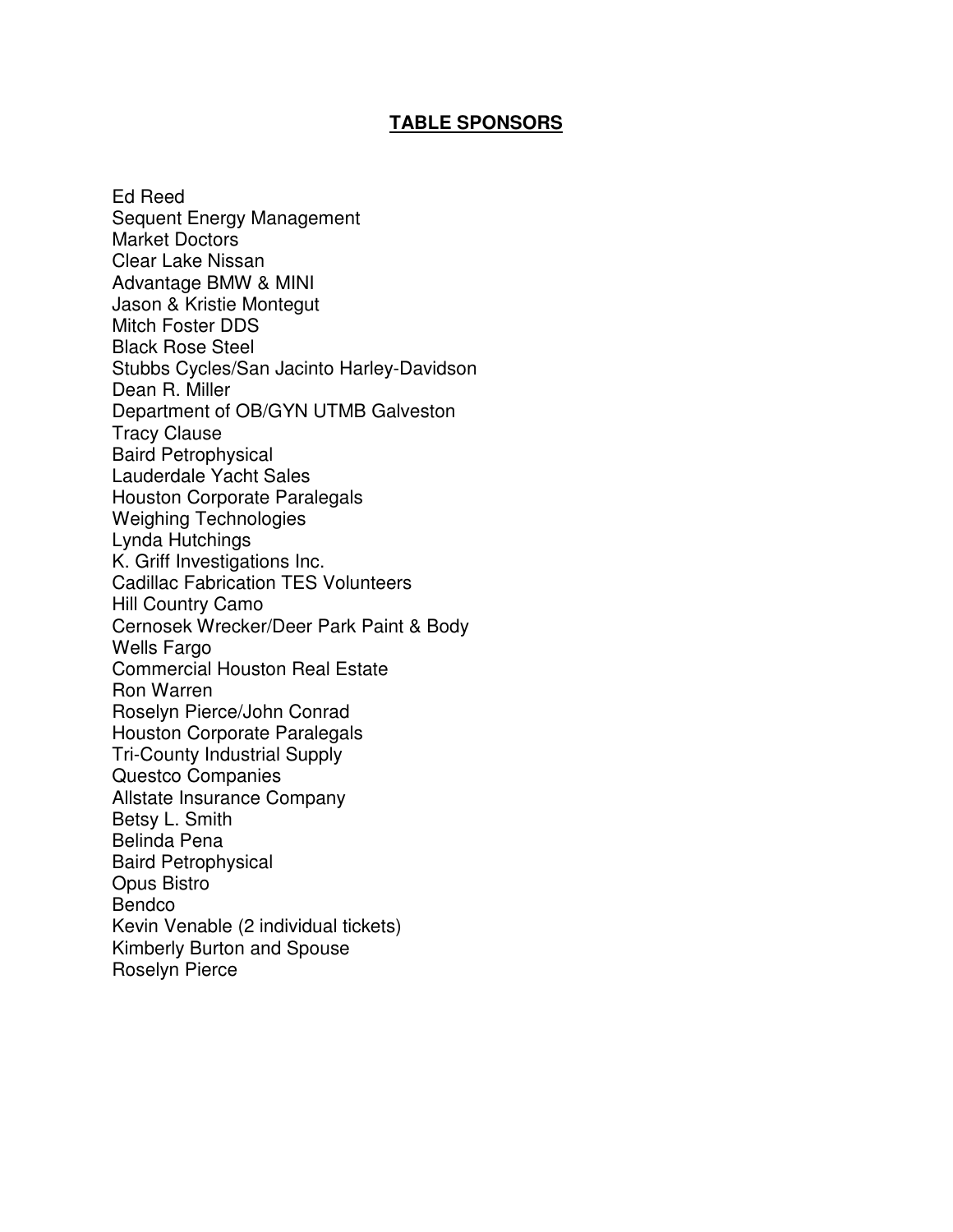#### **SILENT AUCTION DONORS**

Georgeanne Miller Ann Hacker Jill Williams John Kinard Jerry Sutton Miss Abigail Ann Hacker Jacqueline Acquistapace Bill Azzam Randy & Joan Stein Kathleen Reess Kathy Acuna Jackie Guadiano Scott Abraham Jeanette Faulkner Franca Pigrataro Mark Stevens Dr. David Kincaid Jan Jouett Pam Rogers Chali Mendoza Frank Samperi Karla Levert Lisa Cook Pat Brill Jan Laman Miranda Hutchings Shannon Gonzales Dean Miller Shawn Bertani Tom & Mary Cameron Dawn Schauweker Ronnie Moore Melanie Delgadillo Terry Nelson Pat O'Brian Jim and Janis Hun Marie Yates Taylor John Williamson Britt Sudduth Tim Miller Charlie Nibarger John Kinard Carrie Wright Tisa Foster Louis Floridia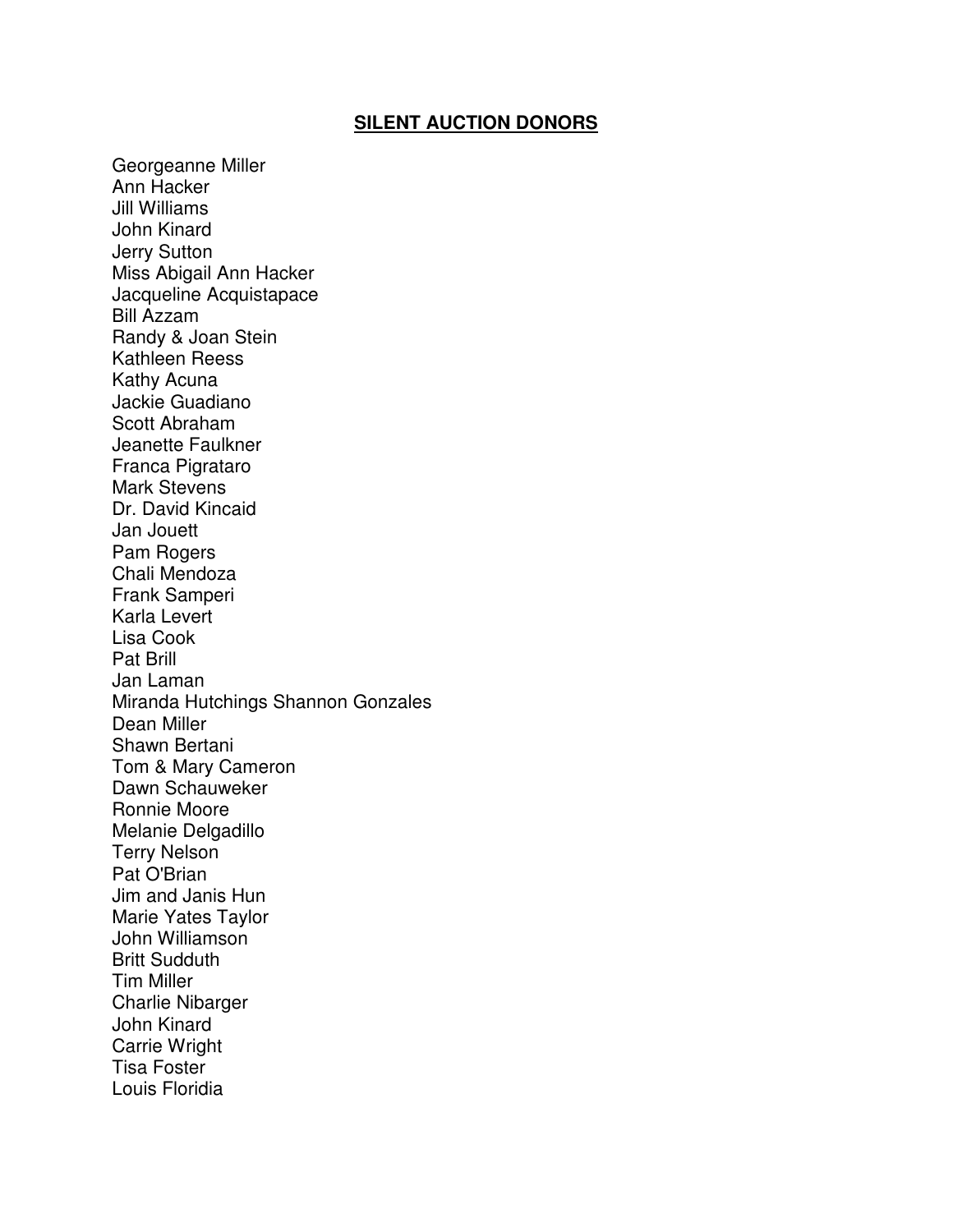John Rihn Charles Goode Wes Dorman Krista Williamson The Hacker Family Marcia Davenport Christina Williams Pam Cauthen Shannon Latil Scott Keefer Paul Dolan Belinda Pena Mr. & Mrs Hall Bill Azzam Missy Rorrer Sandy Hicks Margaret Watkins Michael A. Mallory Dr. Gina Rizzo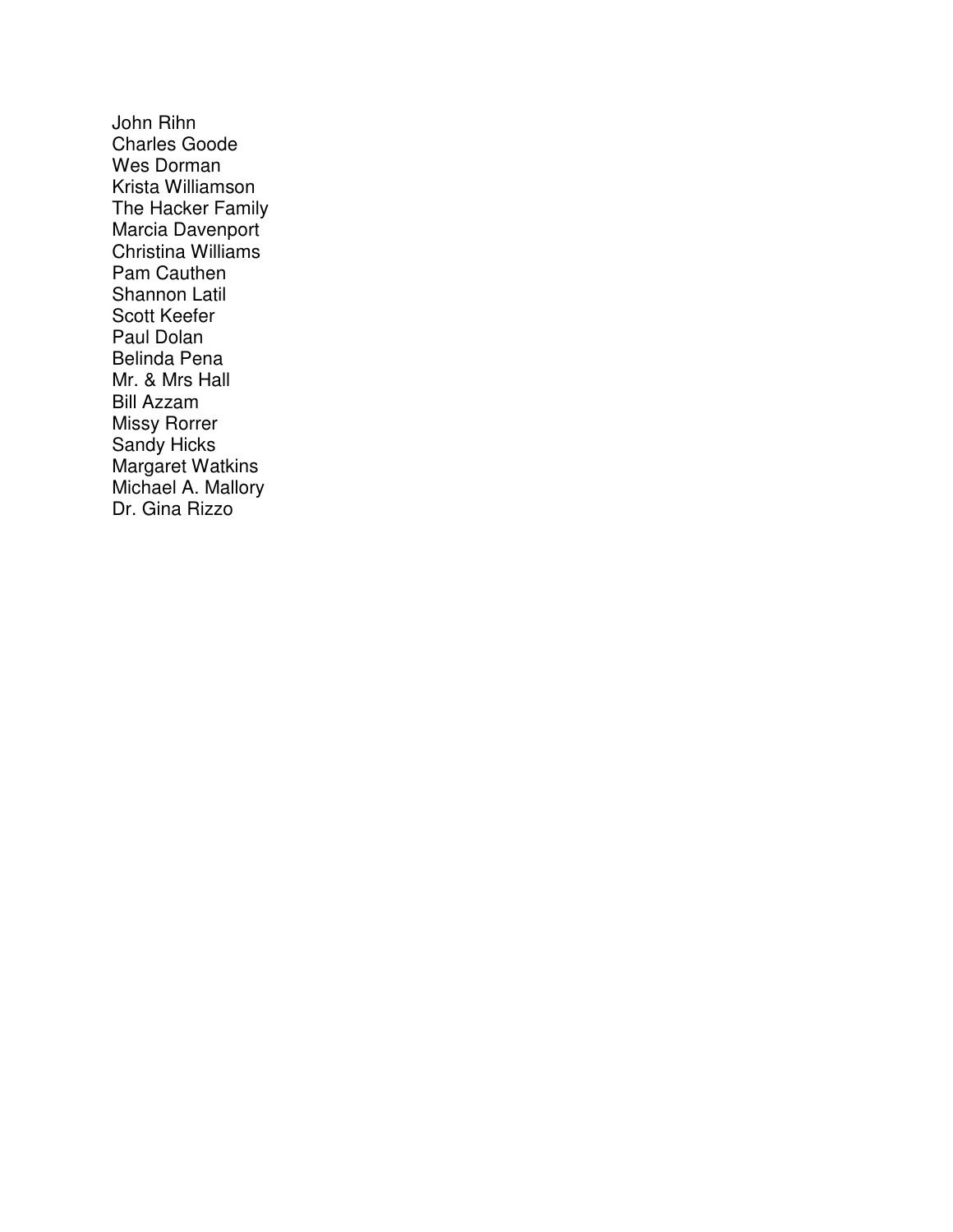# **LIVE AUCTION DONORS**

# **ARUBA TRIP**

Donated By: Barbara Stillman \$200 set-up at Check In Air Fare Not Included

#### **RHODE ISLAND TRIP**

Donated By: Barbara Stillman Air Fare Not Included

### **COSTA RICA – LOS SUENOS**

Donated By: Louis Schaefer Air Fare Not Included

### **COSTA RICA – JACO**

Donated By: June Krenek Air Fare Not Included

### **DEEPSEA FISHING CHARTER PACKAGE**

Donated By: J. W. Hall, LLC/Gulf Runner Charters and Tri County Industrial Supply